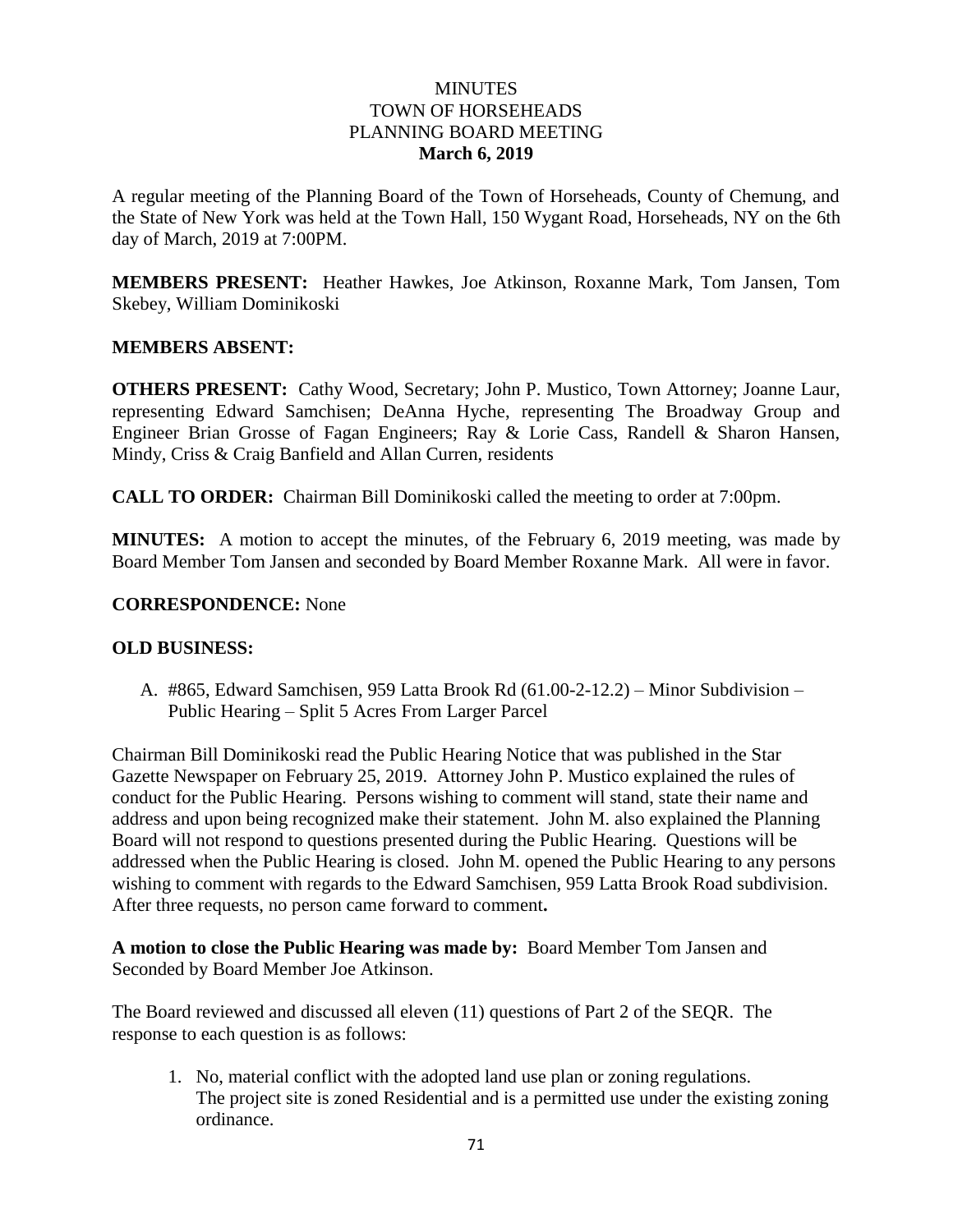- 2. No, the project is consistent with use. The project will have minimal/small impact upon the land use.
- 3. No, will action impair the character or quality of the existing community. The project may improve the existing community.
- 4. No, action will have an impact on the environmental characteristics that caused the establishment of a Critical Environment Area (CEA). There are no CEAs located in Chemung County.
- 5. No, action will result in an adverse change in the existing level of traffic or affect existing infrastructure for mass transit, biking or walkway. The level of service will have minimal/small impact upon the community.
- 6. No, action will cause an increase in the use of energy and it fails to incorporate reasonably available energy conservation or renewable energy opportunities. New York State's energy code requirements must be followed.
- 7. No, action will impact existing public or private water supplies or public or private wastewater treatment utilities beyond the current ability of the suppliers to accommodate.
- 8. No, impact on the character or quality of important historic, archaeological, architectural or aesthetic resources.
- 9. No, adverse impact upon natural resource. No wetlands in the area.
- 10. No, increase in the potential for erosion, flooding or drainage problems. All drainage must be kept on property during and after construction.
- 11. No, action would create a hazard to environmental resources or human health.

Part 3 of the SEQR is the Lead Agency's determination of significance summary. As a result, of the discussion of Part 2 of the SEQR, the Planning Board determined, based on the information and analysis above the proposed action will not result in any significant adverse environmental impacts. Chairman Bill Dominikoski check marked the appropriate box, signed and dated the SEQR, March 6, 2019. This project was classified as an unlisted action by the Planning Board in accordance with the State Environmental Review. It will not have any significant adverse environmental impacts.

**A motion to Accept SEQR was made by:** Board Member Joe Atkinson and Seconded by Board Member Roxanne Mark.

### **RESOLUTION #3 OF 2019 RESOLUTION TO APPROVE #865, EDWARD SAMCHISEN, 959 LATTA BROOK RD – MINOR SUBDIVISION**

Motion by: Board Member Tom Jansen Seconded by: Board Member Joe Atkinson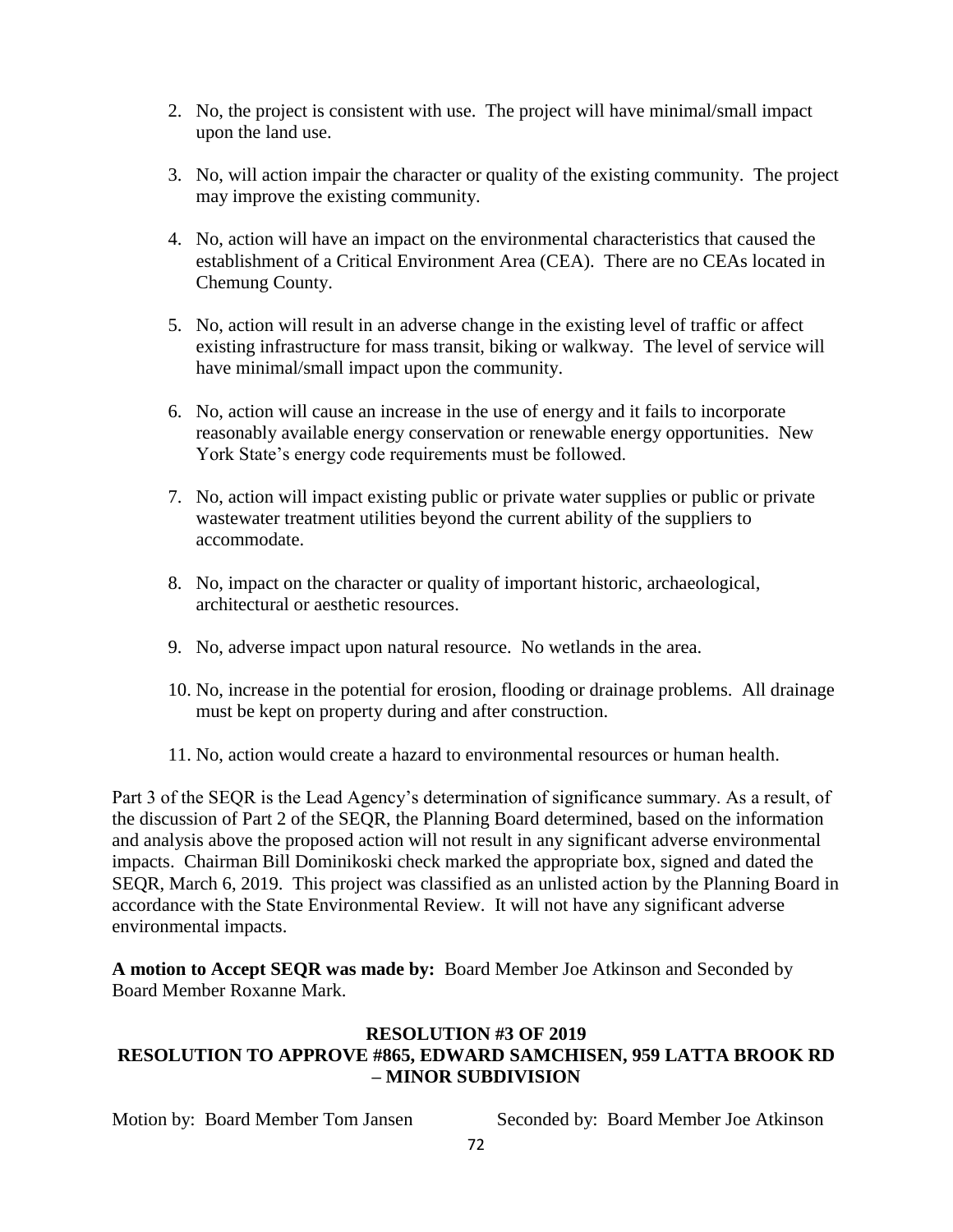**WHEREAS,** Edward Samchisen, made application for a Minor Subdivision, 959 Latta Brook Rd, Lowman, NY (61.00-2-12.2) by way of application, dated, January 29, 2019, SEQR, dated January 28, 2019 and Tax Map, received dated January 14, 2019, Job #16145, marked received as "A", and

**WHEREAS,** on February 6, 2019, at the Town Planning Board meeting a discussion was held, and

**WHEREAS,** the property was split once before, and

**WHEREAS,** the applicant would like to split 5 acres, with house, from an 81.437 acre parcel, and

**WHEREAS,** current zoning is Residential, and

**WHEREAS,** by Resolution #2 of 2019, a Public Hearing was set for March 6, 2019, and

**WHEREAS,** the Affidavit of Mailing, regarding the Public Hearing, was received February 13, 2019 and placed on file, and

**WHEREAS,** a Public Hearing was held March 6, 2019, and no one came forward to speak, and

**WHEREAS,** on March 6, 2019, Joanne Laur representing Edward Samchisen, appeared before the Planning Board and a discussion was held, and

**WHEREAS,** on March 6, 2019, after review of the SEQR, the Planning Board, as lead agency, has determined the project is an unlisted action and will not have a coordinated review pursuant to Part 617, Article 8 (SEQRA) of Environmental Conservation Law and project will not have a significant adverse environmental impact. A negative declaration is issued for project, and

**WHEREAS,** the Planning Board has duly considered the same, and

**NOW, THEREFORE, BE IT RESOLVED,** the Planning Board of the Town of Horseheads, approves the minor subdivision, Edward Samchisen, 959 Latta Brook Road, Lowman, NY 14861 (61.00-2-12.2), application dated, January 29, 2019, SEQR dated January 28, 2019 and Tax Map received dated January 14, 2019, Job #16145, marked received as "A", and approved without modification except authorized by this Board.

**AYES:** (6) Hawkes, Atkinson, Mark, Jansen, Skebey, Dominikoski **NAYES:** (0)

# **NEW BUSINESS:**

B. #866, The Broadway Group, 101 Old Ithaca Rd – Site Plan Review – Dollar General – Develop a 9,100 SF Retail Building

DeAnna Hyche, representing The Broadway Group and Project Engineer Brian Grose of Fagan Engineers appeared to discuss the project. DeAnna and Brian began the discussion. Of the 9,100 sf footprint, approximately 7,300 sf will be for retail. The future round-a- bout plans and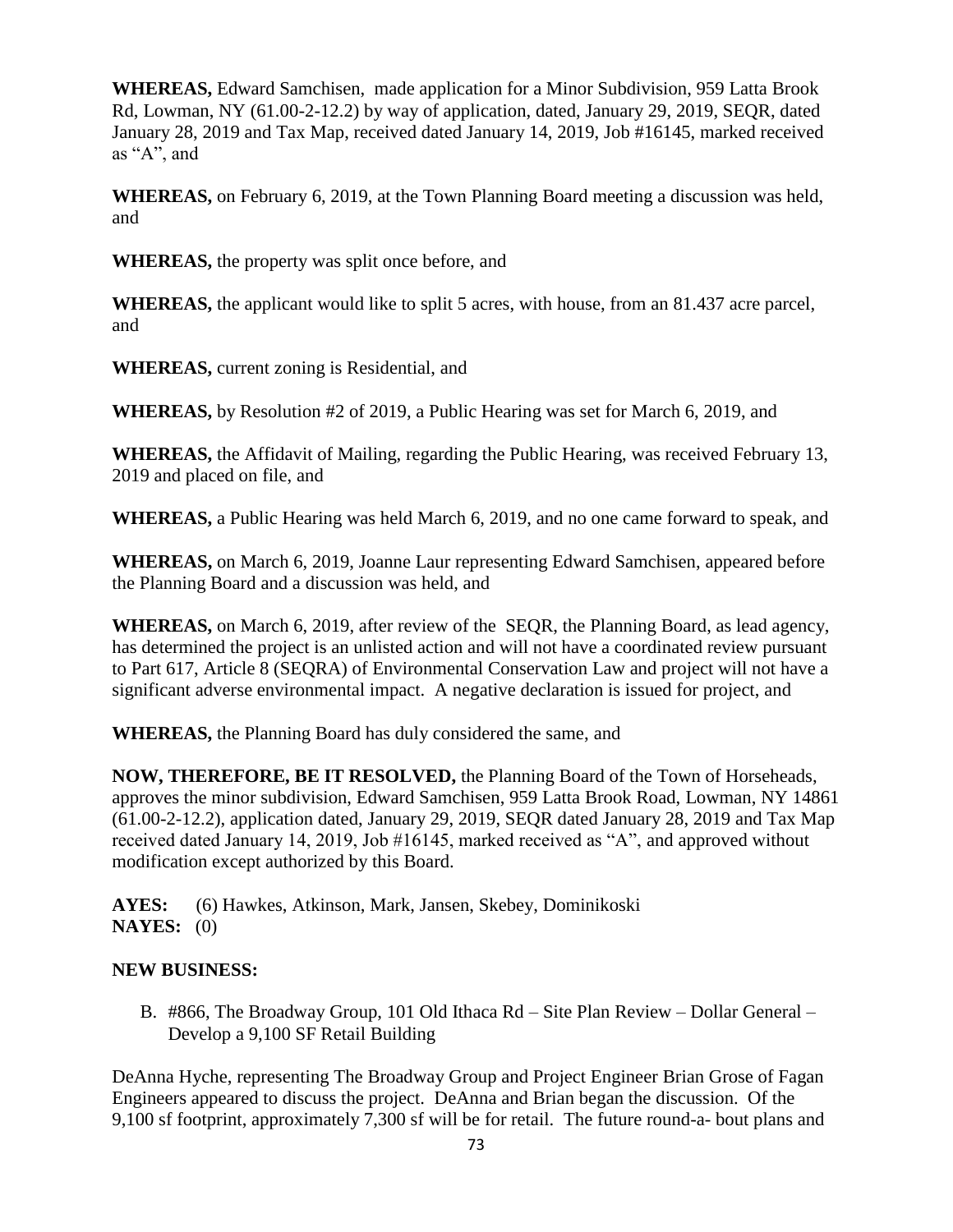DOT were taken into consideration when the site was purchased. There is plenty of room for a fence if the developer chooses to install one. Public water and sewer is available. The developer and contractor will work with the electric utility provider. The lighting plan shields down and all light remains on site. The vestibule light will remain on when the store closes. A sign will be on the building, above the entrance, as well as one free standing. There will be  $32 (10 \times 20)$  parking spots.

Because the Village of Horseheads only allows trucks for local deliveries and there is not enough room for trucks to make a right hand turn when leaving the site, it will not be allowed and eliminated from the site plan. It was suggested that the Grading Plan (C3) reflect slopes between the building and the curb around the sidewalk. A copy of the Photometric Plan was requested from the Board.

This project will be referred to the Chemung County Planning Board and the Village of Horseheads. This project will carry to the April 2019 meeting.

## **OTHER BUSINESS:**

A. Cell Tower – Code Review

Joe Atkinson handed to Board Members a copy of his research to date and explained his questions and concerns. John P. Mustico explained when developing a new ordinance it is important to include an intent or purpose clause reflecting the reasoning, goals or accomplishment for new ordinance. All aspects when developing a new ordinance are taken into consideration. For example, the responsibility of enforcement and liability of the new ordinance are to name a few. The ordinance should make sense and not be a burden to the municipality. Certain things are enforced by outside agencies. The Town's code office does not have the capacity to enforce or police outside agencies regulations. A great deal of the topic is a building issue and covered already under building code regulations. An ordinance must not be so restrictive that is prevents an applicant from building. Any building code, site plan review and references to ZBA should not be included in a new ordinance. 5G was also discussed by the Board. This item will carry to the April 2019 meeting.

B. Referral from Town Board – Review Existing Ordinance with regards to Road Setbacks

This item will carry to the April 2019 meeting.

C. Referral from Town Board – Review Existing Ordinance with regards to Signs

This item will carry to the April 2019 meeting.

D. Overlay Zones for Lake Rd. & Grand Central Ave.

This item will carry to the April 2019 meeting.

Heather Hawkes would like to create a site plan review checklist to use as a guide for future projects. The new checklist will also include updates or changes.